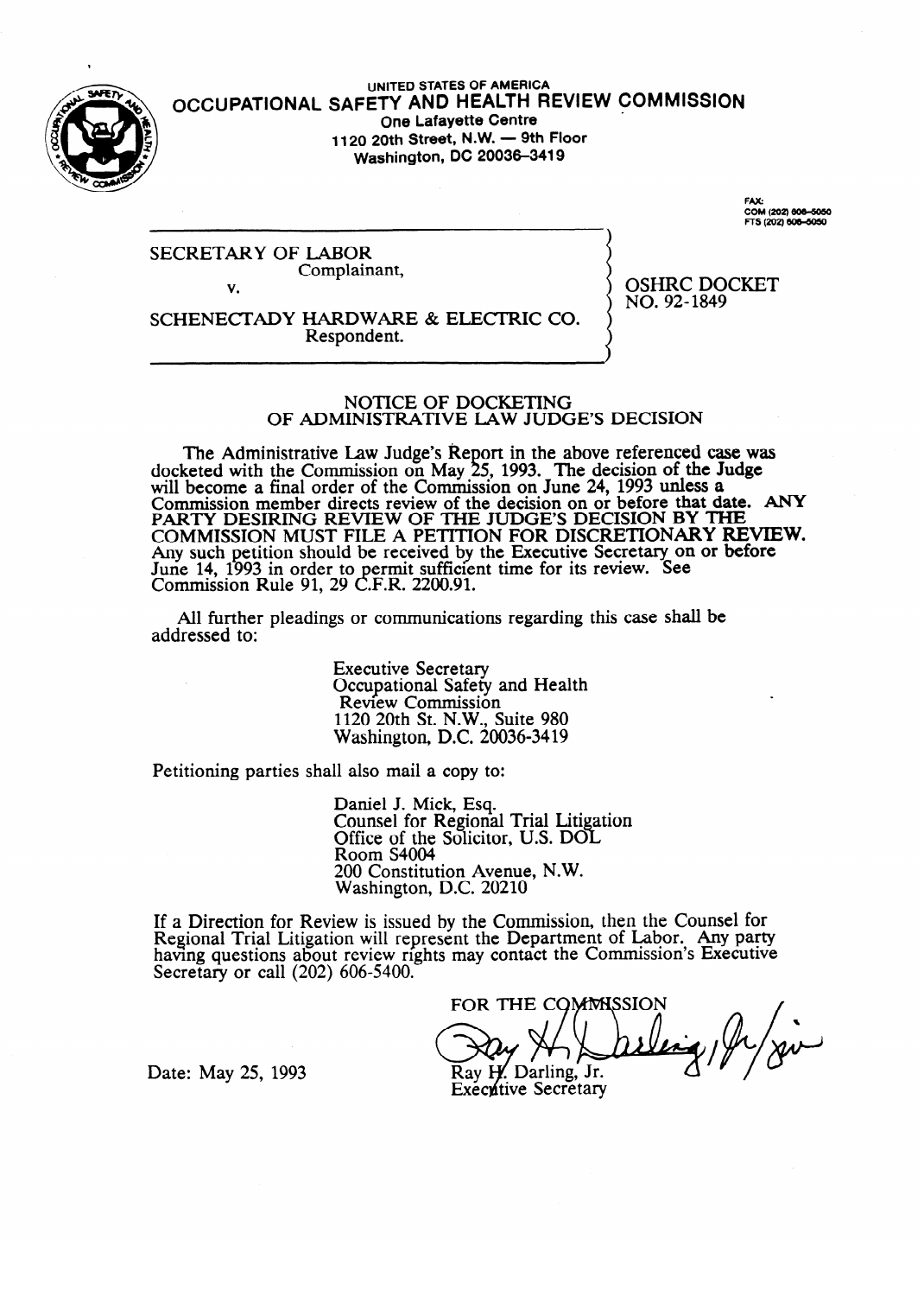### DOCKET NO. 92-1849

## NOTICE IS GIVEN TO THE FOLLOWING:

Daillel J. Mick, Esq.<br>Counsel for Regiona Counsel for Regional Trial Little<br>Office of the Solicitor IIS DO  $\overline{a}$ ation<br>I Office of the Solicitor, U.S. DOL<br>Room S4004 ROOM STOOT<br>200 Constitut  $200$  Constitution *Ave.*, N.W. Washington, D.C. 20210

Regional Solicitor Office of the Soli-201 Varick, Room 70 New York, NY 10014  $\frac{1}{2}$ 

Lawrence Spraragen, Vice-President<br>Schenectady Hardware & Electric  $\text{Co.}$  Hnc.<br> $\text{D.} \times \text{O}^{\text{cc}} \times \text{D.} \times 229$ ost Ome Schenectady,  $N Y 12$ 

Adillillistiative Law Secupational Safety and 1.<br>Review Commission McCormack Post Office and and and Reconnact Fost On<br>Courthouse, Room Boston, MA $\alpha$ 02109 4501  $\frac{1}{2000}$   $\frac{1}{2000}$   $\frac{1}{2000}$ 

00109115527:02

 $\sim$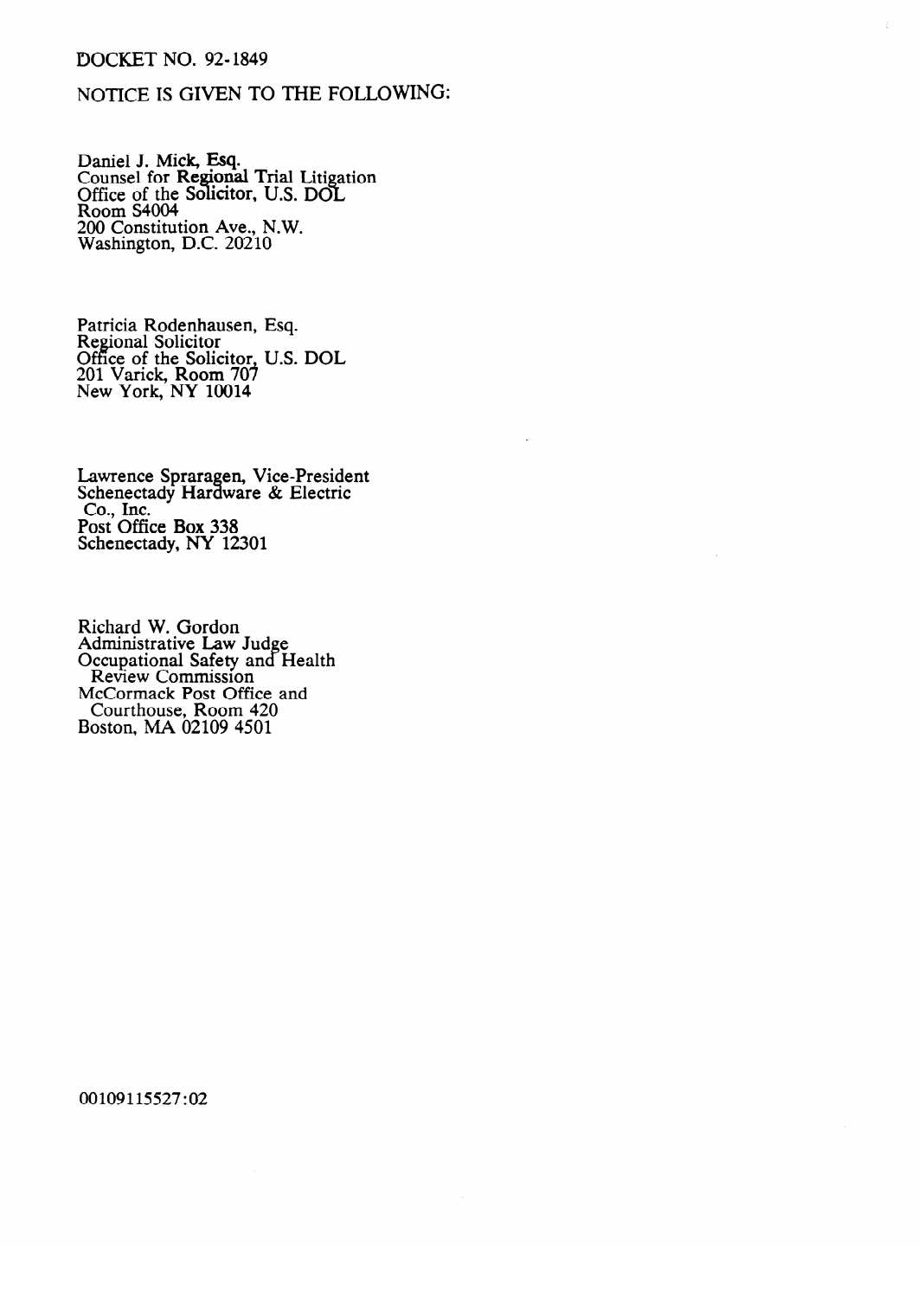

### **UNITED SIXTES OF AMERICA OCCUPATIONAL SAFETT AND HEALTH REVIEW COMMISSION DOTINE W. MCCORMACK POST OFFICE AND SOCIAL ROOM 420 BOSION, MASSACHUSETTS 02% 09-4501**

PHONE COM (617) 223-9746 FTS 223-9746

FAX. COM (617) 223-4004 FTS 223-4004

| SECRETARY OF LABOR,                                     |                    |
|---------------------------------------------------------|--------------------|
|                                                         |                    |
| Complainant,                                            |                    |
|                                                         | <b>OSHRC</b>       |
| v.                                                      | Docket No. 92-1849 |
| <b>SCHENECTADY HARDWARE &amp;</b><br>ELECTRIC CO., INC. |                    |
| Respondent.                                             |                    |
|                                                         |                    |

Appearances:

William Staton, Esq.

Lawrence Spraragen, Vice President Office of the Solicitor<br>
U.S. Department of Labor<br>
Electrical Co., Inc.<br>
Electrical Co., Inc. For Complainant **Exercise Schenectady, New York** For Complainant of Labor Electrical Complaint Complaint Complete Complete Complete Complete Co., Inc. Despite For Complainant Schenectady, **New York** 

l .

Before: Administrative Law Judge Richard W. Gordon

# **DECISION AND ORDER**

This case is before me upon the Secretary's Motion to Dismiss Respondent's notice of contest as untimely filed and to affirm the citations and proposed penalties as issued. There is no dispute as to the essential facts in this case and the parties have requested that I decide this case on the record without a hearing.<sup>1</sup>

. On March  $17$ ,  $1992$ , the Secretary issued to proposed penalties, for violations arising from Inspection No. 109115527. The citations and notifications of proposed penalty were mailed to Respondent by certified mail on March 18,

parties informed me that they were in substantial agreement with the essential facts **in** this **matter. The** parties

then agreed to submit this case to the undersigned for decision on the record without **a hedng. .:@&** 

 $1$  On April 22, 1993, I conducted a telephonic prehearing conference with the parties. At that time, the parties informed me that they were in substantial agreement with the essential facts in this matter. The parties then agreed to submit this case to the undersigned for decision on the record without a hearing.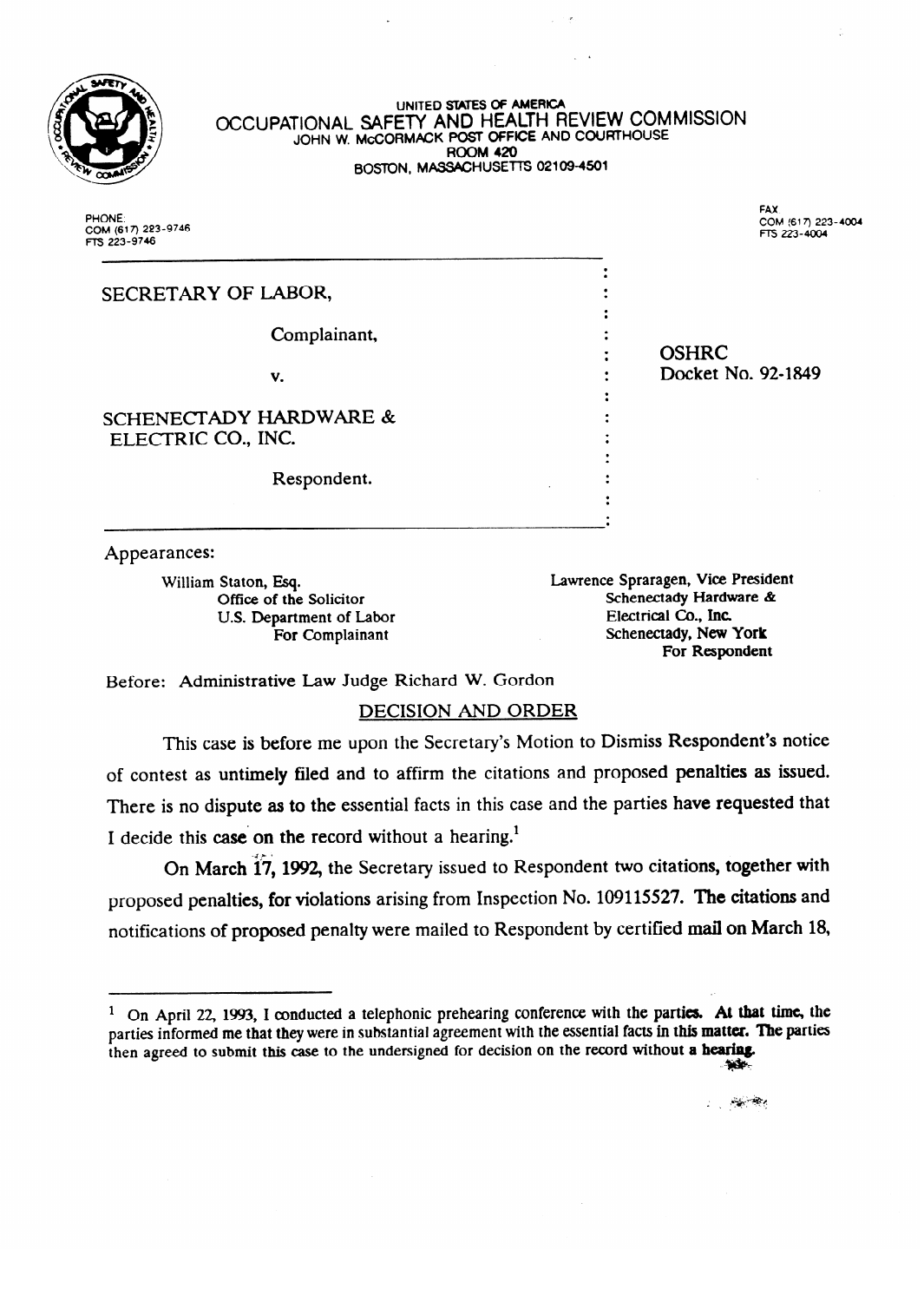and were received by Respondent on March 20, 1992, as shown by the signed certified mail receipt card. The last day for Respondent to timely contest the citations was April 10,1992.

By letter dated March 20, 1992, Respondent's vice-president, Lawrence Spraragen, requested an informal conference "before a decision is made to file a Notice of Intent to Contest". In response to this request, John J. Nead, safety supervisor in the Albany Area OSHA office, called Respondent's place of business at the number listed on Respondent's letterhead. Mr. Nead identified himself, and stated that he was calling on behalf of OSHA in response to Mr. Spraragen's request for an informal conference. The receptionist who answered the telephone told Mr. Nead that Mr. Spraragen was momentarily busy, but that he would return the call. Mr. Spraragen did not return the call prior to the expiration of the 15 working day contest period. As a result, the citations became final orders and OSHA sent a demand letter to Respondent on May 11, 1992, seeking payment of the penalties. After Respondent received the demand letter, Mr. Spraragen, by letter dated May 13,1992, contacted the OSHA Area Office regarding the informal conference.

Respondent does not dispute the facts set forth by the Secretary. Respondent's position is that when the subject telephone was made to Respondent, Mr. Spraragen was personally unavailable to answer and fully intended to return the call as soon as possible. Unfortunately, Respondent forgot the entire matter until notification for payment was received. Respondent asserts that it did not purposely disregard the 15 day period to file a Notice of Contest, but "simply overlooked" the matter in missing the telephone connection with the OSHA Area Office in attempting to schedule the informal conference. Respondent's position is that it is a conscientious company and it would have timely responded to an informal conference had the OSHA Area Office followed up on the initial telephone call by providing verbal or written notice of the expiration of the applicable 15 working day period.

In the instant case, there is no doubt that Respondent failed to timely file a Notice of Contest and thus the citations became final orders of the Commission, entered by operation of law, pursuant to section 10(a) of the Occupational Safety and Health Act of 1970,29 U.S.C. 8 651-678 ("the Act"). The Commission's authority to grant relief from final orders entered pursuant to section 10(a) of the Act comes from Rule 60(b) of the Federal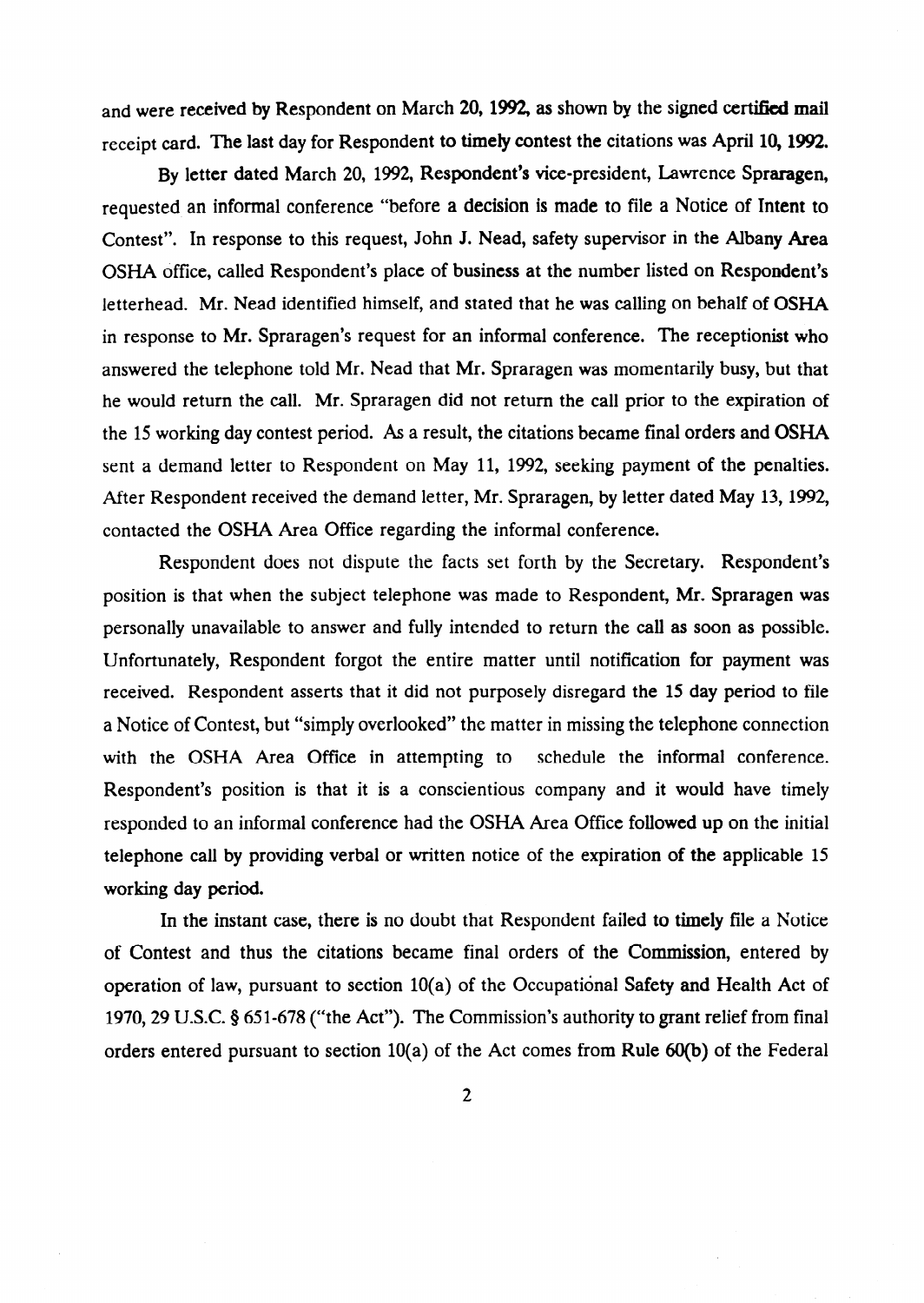Rules of Civil Procedure and *Atlantic Marine, Inc. v. OSHRC*, 524 F.2d 476 (5th Cir. 1975). See Louisiana-Pacific Corp., 13 BNA OSHC 2020, 1989 CCH OSHD 1 28,409 (No. 86-1266, 1989).

Rule 60(b) permits relief for "mistake, inadvertence, surprise or excusable neglect," for "misrepresentation, or other misconduct of an adverse party," or for "any other reason justifying relief." *Atlantic Marine* permits relief for OSHA misconduct, consisting of deceptive practices or noncompliance with required procedures. Under either theory, the employer has the burden to show a sufficient basis for relief from a final order.

Since there is no evidence of any OSHA misrepresentation or misconduct that would justify relief under Commission case law or the federal rule, I will discuss whether any mistake, inadvertence, surprise or excusable neglect justifies relief under the federal rule. To qualify for relief under Rule 60(b) because of mistake or a similar error, a party must show itself justified in failing to avoid its error. Mere carelessness or negligence, even by a layman, is not excusable. In short, a layman must exercise reasonable diligence.

In Roy Kay, *Inc.*, 13 BNA OSHC 2021, 2022, 1989 CCH OSHD 1 28, 406, p. 37,534 (No. 88-1748, 1989), the Commission declined to accept a late-filed notice of contest from an employer who, although unsophisticated in OSHA matters, had received the usual written instructions concerning the time period for contesting a citation. The employer had never before been cited, did not have a legal department, claimed not to have "appreciate[d] the essence of the fifteen day period it had to reply," and therefore took too long gathering information that it wished to consider before deciding whether to contest. The Commission responded, "ignorance of procedural rules dose not constitute 'excusable neglect' within Federal Rule of Civil Procedure 60(b)." 13 BNA OSHC at 2022, 1989 CCH OSHD at p. 37,534. The employer "was explicitly told" of the fifteen working-day contest period by the citation itself and by OSHA's letter that accompanied it. 13 BNA OSHC at 2033,1989 CCH OSHD at p. 37,354. Moreover, the Commission continued, Rule 60(b) cannot be invoked

"to give relief to a party who has chosen a course of action which in retrospect appears unfortunate or where error or miscalculation is traceable really to a lack of care." *Sadowski v. Bombardier ltd.,* 539 F.2d 615, 618 (7th Cir. 1976).

13 BNA OSHC at 2022, 1989 CCH OSHD at p. 37,354.